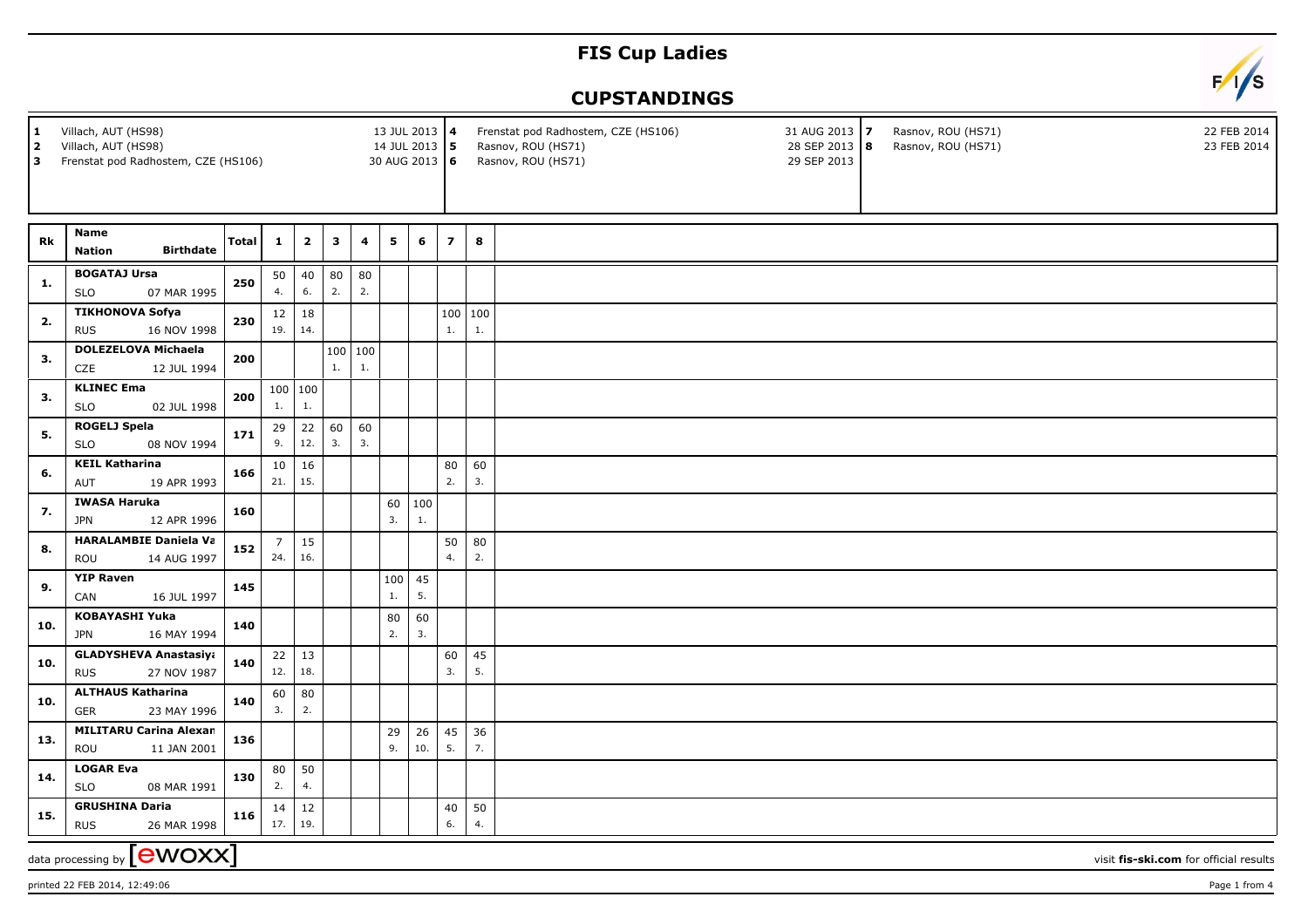| Rk  | Name                                           | Total | $\mathbf{1}$ | $\mathbf{2}$ | $\overline{\mathbf{3}}$ | 4  | 5                | 6        | $\overline{z}$ | 8        |  |
|-----|------------------------------------------------|-------|--------------|--------------|-------------------------|----|------------------|----------|----------------|----------|--|
|     | <b>Birthdate</b><br>Nation                     |       |              |              |                         |    |                  |          |                |          |  |
| 15. | YAMAGUCHI Mizuki                               | 116   |              |              |                         |    | 36               | 80       |                |          |  |
|     | JPN<br>17 AUG 1993                             |       |              |              |                         |    | 7.               | 2.       |                |          |  |
| 17. | <b>TRAMBITAS Andreea Dia</b>                   | 104   |              |              |                         |    | 24               | 22       | 32             | 26       |  |
|     | 31 MAY 2000<br>ROU                             |       |              |              |                         |    | 11.              | 12.      | 8.             | 10.      |  |
| 18. | <b>VTIC Maja</b>                               | 100   | 40           | 60           |                         |    |                  |          |                |          |  |
|     | <b>SLO</b><br>27 JAN 1988                      |       | 6.           | 3.           |                         |    |                  |          |                |          |  |
| 18. | <b>PUSTKOVA Vladena</b>                        | 100   |              |              | 50                      | 50 |                  |          |                |          |  |
|     | CZE<br>11 JUL 1992                             |       |              |              | 4.                      | 4. |                  |          |                |          |  |
| 20. | <b>SETO Yuka</b>                               | 95    |              |              |                         |    | 45               | 50       |                |          |  |
|     | <b>JPN</b><br>22 FEB 1997                      |       |              |              |                         |    | 5.               | 4.       |                |          |  |
| 21. | <b>MIKOVA Lucie</b>                            | 90    |              |              | 45                      | 45 |                  |          |                |          |  |
|     | 21 SEP 1994<br>CZE                             |       |              |              | 5.                      | 5. |                  |          |                |          |  |
| 21. | <b>WUERTH Svenja</b>                           | 90    | 45           | 45           |                         |    |                  |          |                |          |  |
|     | GER<br>20 AUG 1993                             |       | 5.           | 5.           |                         |    |                  |          |                |          |  |
| 23. | <b>SAWAYA Natsuka</b>                          | 86    |              |              |                         |    | 50               | 36       |                |          |  |
|     | JPN<br>17 JUN 1989                             |       |              |              |                         |    | $\overline{4}$ . | 7.       |                |          |  |
| 23. | <b>STEFANITA Bianca Elena</b>                  | 86    |              |              |                         |    | 26<br>10.        | 24       | 16             | 20       |  |
|     | 21 MAY 1998<br>ROU                             |       |              |              |                         |    |                  | 11.      | 15.            | 13.      |  |
| 25. | <b>MARUYAMA Jun</b>                            | 80    |              |              |                         |    | 40<br>6.         | 40<br>6. |                |          |  |
|     | <b>JPN</b><br>11 JUL 1995                      |       |              |              |                         |    |                  |          |                |          |  |
| 26. | SOLOVYEVA Natalia<br>23 JAN 1998<br><b>RUS</b> | 76    |              |              |                         |    |                  |          | 36<br>7.       | 40<br>6. |  |
|     | <b>NADYMOVA Stefaniya</b>                      |       | 11           | 9            |                         |    |                  |          | 29             | 24       |  |
| 27. | 01 DEC 1994<br><b>RUS</b>                      | 73    | 20.          | 22.          |                         |    |                  |          | 9.             | 11.      |  |
|     | <b>HOEPPNER Lucienne</b>                       |       |              |              | 32                      | 40 |                  |          |                |          |  |
| 28. | 20 JUL 1994<br>GER                             | 72    |              |              | 8.                      | 6. |                  |          |                |          |  |
|     | <b>PALASZ Magdalena</b>                        | 68    |              |              | 36                      | 32 |                  |          |                |          |  |
| 29. | 29 AUG 1995<br>POL                             |       |              |              | 7.                      | 8. |                  |          |                |          |  |
|     | <b>BRUCE Mahni</b>                             | 64    |              |              |                         |    | 32               | 32       |                |          |  |
| 30. | CAN<br>10 JUN 1997                             |       |              |              |                         |    | 8.               | 8.       |                |          |  |
| 30. | <b>FAISST Melanie</b>                          |       |              | $32 \mid 32$ |                         |    |                  |          |                |          |  |
|     | 12 FEB 1990<br>GER                             | 64    | 8.           | 8.           |                         |    |                  |          |                |          |  |
| 32. | <b>GRAESSLER Ulrike</b>                        | 62    | 26           | 36           |                         |    |                  |          |                |          |  |
|     | GER<br>17 MAY 1987                             |       | 10.          | 7.           |                         |    |                  |          |                |          |  |
| 32. | <b>SIPOS GAUDI Andreea</b>                     | 62    |              |              |                         |    |                  | 18       | 22             | 22       |  |
|     | ROU<br>28 APR 2000                             |       |              |              |                         |    |                  | 14.      | 12.            | 12.      |  |
| 34. | <b>HAECKERT Melanie</b>                        | 60    |              |              | 24                      | 36 |                  |          |                |          |  |
|     | <b>GER</b><br>02 SEP 1994                      |       |              |              | 11.                     | 7. |                  |          |                |          |  |

data processing by **CWOXX** visit fis-ski.com for official results

printed 22 FEB 2014, 12:49:06 Page 2 from 4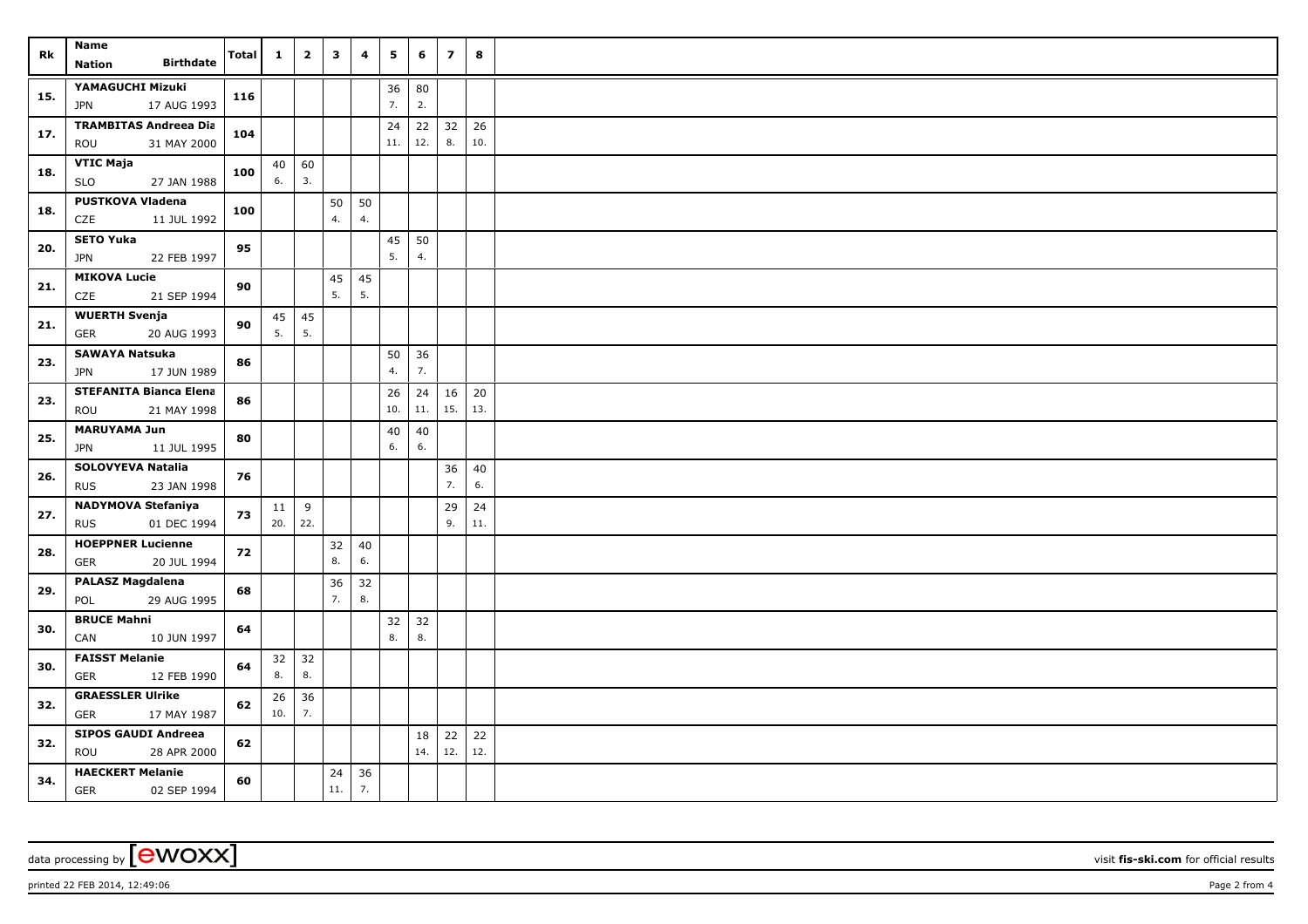| Rk  | Name                                              | Total | $\mathbf{1}$ | $\mathbf{2}$ | $\overline{\mathbf{3}}$ | 4           | 5   | 6   | $\overline{\phantom{a}}$ | 8   |  |
|-----|---------------------------------------------------|-------|--------------|--------------|-------------------------|-------------|-----|-----|--------------------------|-----|--|
|     | <b>Birthdate</b><br>Nation                        |       |              |              |                         |             |     |     |                          |     |  |
| 35. | <b>SDERZHIKOVA Valentina</b>                      | 58    |              |              |                         |             |     |     | 26                       | 32  |  |
|     | KAZ<br>30 JAN 2001                                |       |              |              |                         |             |     |     | 10.                      | 8.  |  |
| 36. | <b>BLAZKOVA Barbora</b>                           | 55    |              |              | 29<br>9.                | 26          |     |     |                          |     |  |
|     | 23 SEP 1997<br>CZE<br>RAJNOCHOVA Michaela         |       |              |              |                         | 10.         |     |     |                          |     |  |
| 36. | CZE<br>30 MAY 1997                                | 55    |              |              | 26<br>10.               | 29<br>9.    |     |     |                          |     |  |
|     | <b>SHALUSHININA Galina</b>                        | 53    |              |              |                         |             |     |     | 24                       | 29  |  |
| 38. | KAZ<br>31 MAR 1991                                |       |              |              |                         |             |     |     | 11.                      | 9.  |  |
|     | <b>SKELE Sarlote</b>                              | 51    |              |              |                         |             | 22  | 29  |                          |     |  |
| 39. | 29 MAR 2001<br>LAT                                |       |              |              |                         |             | 12. | 9.  |                          |     |  |
| 39. | <b>AVVAKUMOVA Irina</b>                           | 51    |              | $22 \mid 29$ |                         |             |     |     |                          |     |  |
|     | <b>RUS</b><br>14 SEP 1991                         |       | 12.          | 9.           |                         |             |     |     |                          |     |  |
| 41. | <b>SEYFARTH Juliane</b>                           | 50    | 24           | 26           |                         |             |     |     |                          |     |  |
|     | 19 FEB 1990<br>GER                                |       | 11.          | 10.          |                         |             |     |     |                          |     |  |
| 42. | <b>SZWAB Joanna</b>                               | 46    |              |              | 22<br>12.               | 24          |     |     |                          |     |  |
|     | POL<br>17 FEB 1997                                |       |              |              |                         | 11.         |     |     |                          |     |  |
| 43. | <b>JOITOVA Martina</b><br>CZE<br>04 DEC 1996      | 42    |              |              | 20<br>13.               | $22$<br>12. |     |     |                          |     |  |
|     | <b>KLINEC Barbara</b>                             |       |              | $18 \mid 24$ |                         |             |     |     |                          |     |  |
| 43. | SLO<br>24 AUG 1994                                | 42    | 14.          | 11.          |                         |             |     |     |                          |     |  |
|     | MA Tong                                           | 40    |              |              | 40                      |             |     |     |                          |     |  |
| 45. | <b>CHN</b><br>02 MAR 1994                         |       |              |              | 6.                      |             |     |     |                          |     |  |
| 45. | <b>BOERIU Ioana</b>                               | 40    |              |              |                         |             | 20  | 20  |                          |     |  |
|     | ROU<br>19 MAR 2000                                |       |              |              |                         |             | 13. | 13. |                          |     |  |
| 47. | <b>VOROS Virag</b>                                | 38    |              |              |                         |             |     |     | 20                       | 18  |  |
|     | 12 JUL 1999<br><b>HUN</b>                         |       |              |              |                         |             |     |     | 13.                      | 14. |  |
| 48. | <b>POZUN Katja</b>                                | 36    | 36           |              |                         |             |     |     |                          |     |  |
|     | 07 APR 1993<br><b>SLO</b><br><b>HOELZL Chiara</b> |       | 7.           |              |                         |             |     |     |                          |     |  |
| 49. | AUT<br>18 JUL 1997                                | 35    | 15 <br>16.   | 20<br>13.    |                         |             |     |     |                          |     |  |
|     | <b>TOROK Denisa</b>                               |       |              |              |                         |             |     |     | 18                       | 16  |  |
| 50. | 08 OCT 1997<br>ROU                                | 34    |              |              |                         |             |     |     | 14.                      | 15. |  |
| 51. | <b>ALZHANOVA Viktoriya</b>                        |       |              |              |                         |             |     |     | 15                       | 15  |  |
|     | KAZ<br>25 NOV 2000                                | 30    |              |              |                         |             |     |     | 16.                      | 16. |  |
| 51. | <b>RAUDASCHL Elisabeth</b>                        | 30    |              | $16 \mid 14$ |                         |             |     |     |                          |     |  |
|     | AUT<br>07 NOV 1997                                |       | 15.          | 17.          |                         |             |     |     |                          |     |  |
| 53. | <b>SCHOITSCH Sonja</b>                            | 19    | 8            | 11           |                         |             |     |     |                          |     |  |
|     | AUT<br>05 FEB 1997                                |       | 23.          | 20.          |                         |             |     |     |                          |     |  |